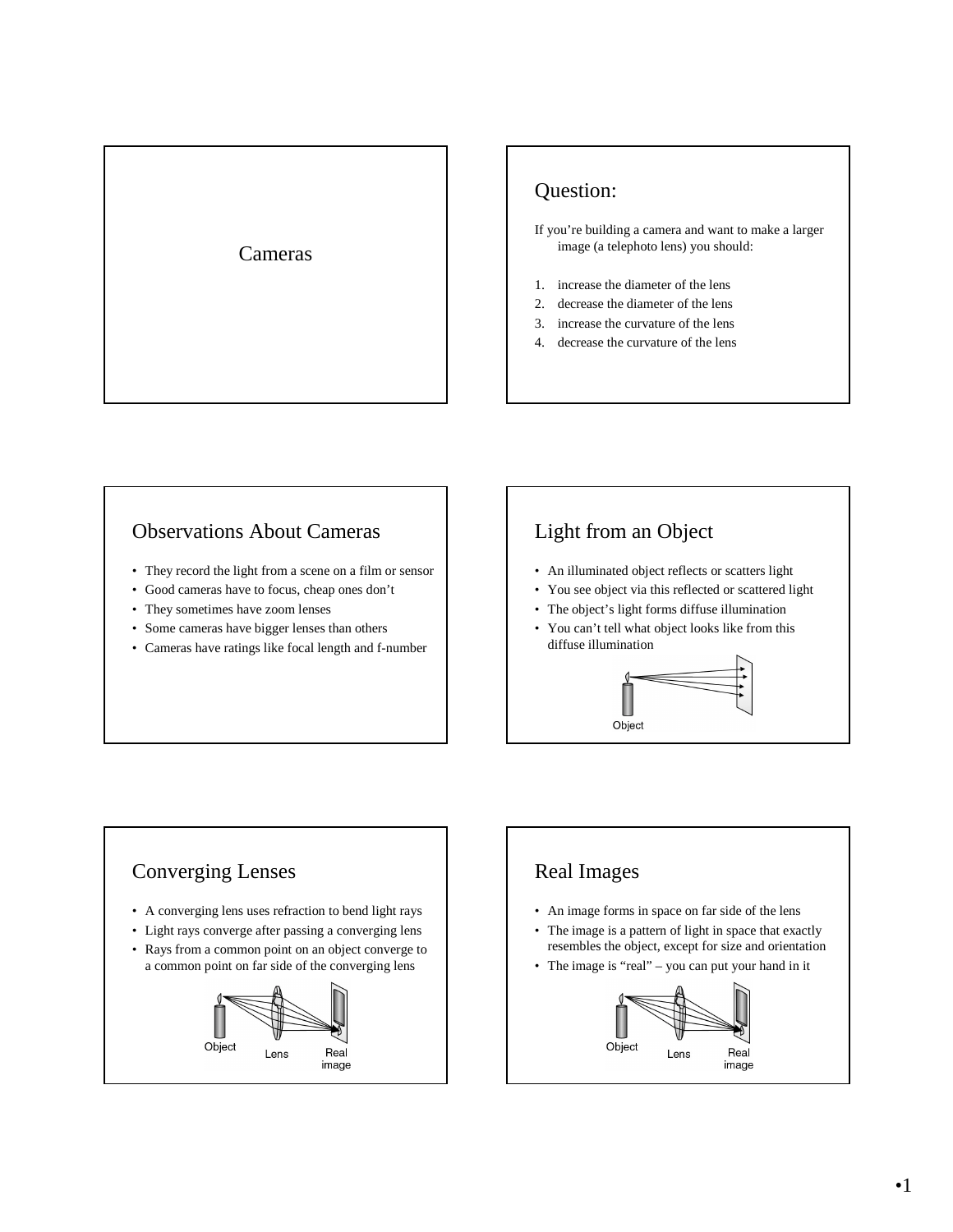# Lenses and Film

- Film records the pattern of light it's exposed to
- If you put film in a real image, it will record a pattern of light resembling the object
- For a good photograph, the real image should be sharply focused on the film and have the right size



# Focusing

- Light reaching the lens from an object is diverging
- The nearer the object, the more its light diverges
- Converging lens has trouble with diverging light
	- Real image of nearby object forms farther from lens
	- Real image of distant object forms closer to lens



#### Focal Length

- Focal length measures the lens' converging ability – Long focal length: weak convergence, long image distance
	- Short focal length: strong convergence, short image distance
- The larger the object distance, the bigger the image – Long focal length: big images
	- Short focal length: small images

# Lens Diameter

- Larger lens
- converges more light
- brighter image
- focus becomes more critical
- less depth of focus
- Smaller lens
	- dimmer image
	- focus becomes less critical
	- more depth of focus



#### Question:

If you're building a camera and want to make a larger image (a telephoto lens) you should:

- 1. increase the diameter of the lens
- 2. decrease the diameter of the lens
- 3. increase the curvature of the lens
- 4. decrease the curvature of the lens

### Wide Angle vs Telephoto

- Wide angle lens
	- Highly curved to converge rays quickly and focus close
	- Bright, small image forms near lens
	- Small diameter lenses are usually adequate
- Telephoto lens
	- Weakly curved to converge rays slowly and focus far
	- Dim, large image forms far from lens
	- Large diameter lenses are usually necessary